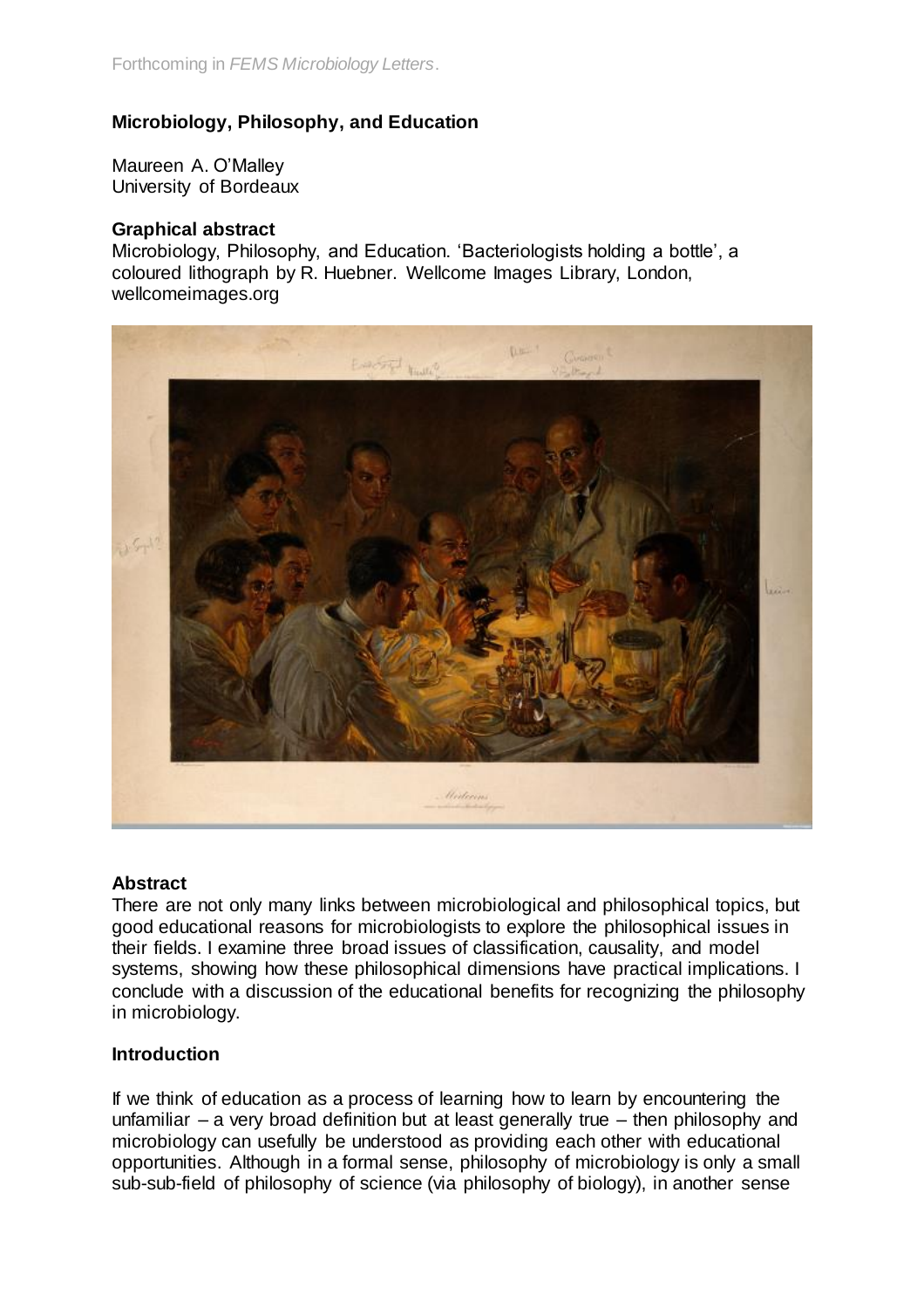philosophy pervades microbiology from its earliest historical beginnings until now. In what follows, I will explore some of those philosophical encounters and then suggest learning about these interactions is intrinsically educational.

## **Philosophy of microbiology issues**

Microbiology, as all readers of this journal know, is a heterogeneous discipline that runs the full breadth of the basic to applied continuum. Evolution, ecology, molecular, industrial and medical microbiological fields abound and intersect all the time. Different problems and different aims drive these various streams forward and, increasingly, lead them to impact on non-microbiological fields. But a number of common questions, often philosophical ones, are applicable to any combination of approaches and any historical era of microbiology. Even if complete and final answers have not always been forthcoming, these questions have needed to be asked. Let me address three of the broadest questions with relevance to much microbiological practice.

- 1. Classification and why it matters. For example, what are species (and do we need them)?
- 2. How do (we know) microorganisms cause things? How have fundamental problems of specificity, stability, and inheritance shaped how microbiology has developed?
- 3. What is the nature of modelling, in that microbial model systems can be used to understand macroorganismal phenomena? What are the consequences of using model systems that can only partially represent more complex realities?

#### **Classification issues**

Whether one dates the beginnings of microbiology from when microorganisms were first observed in the seventeenth century (Gest 2004), or when pure culturing approaches in the late nineteenth century allowed microbiology to enter the age of experiment (Fleming 1947; Brock 1999), identification and classification have always been central to microbiology. Although the early microscopists in the midseventeenth century such as Antony van Leeuwenhoek and Robert Hooke may never once have named or grouped the minute life forms they observed, they did open up a new category of life: cellular life that could be observed only microscopically. This was not uncontested. For some contemporaries, such as Margaret Cavendish, the very need for microscopes meant these were not genuine observations but merely technological artefacts (1666, 1668, in O'Neill 2001).

Classification of a more fine-grained sort, of the kind that is done now in all branches of microbiology, began to gain some impetus in the eighteenth century. People such as Carl Linnaeus and Otto Friedrich Müller extrapolated from existing taxonomical frameworks for animals and plants to make room for microorganismal life (Drews 2000). Often, this involved bundling groups of microbes into plant and animal groups; only later, was the 'nature' of microorganisms deemed to mandate entirely new taxonomic categories. Christian Gottfried Ehrenberg, in the early nineteenth century, made strong statements about the similarities in all basic respects of microorganisms and macroorganisms: they all possessed organs, digestive and even nervous systems, whatever their size (Jahn 1998).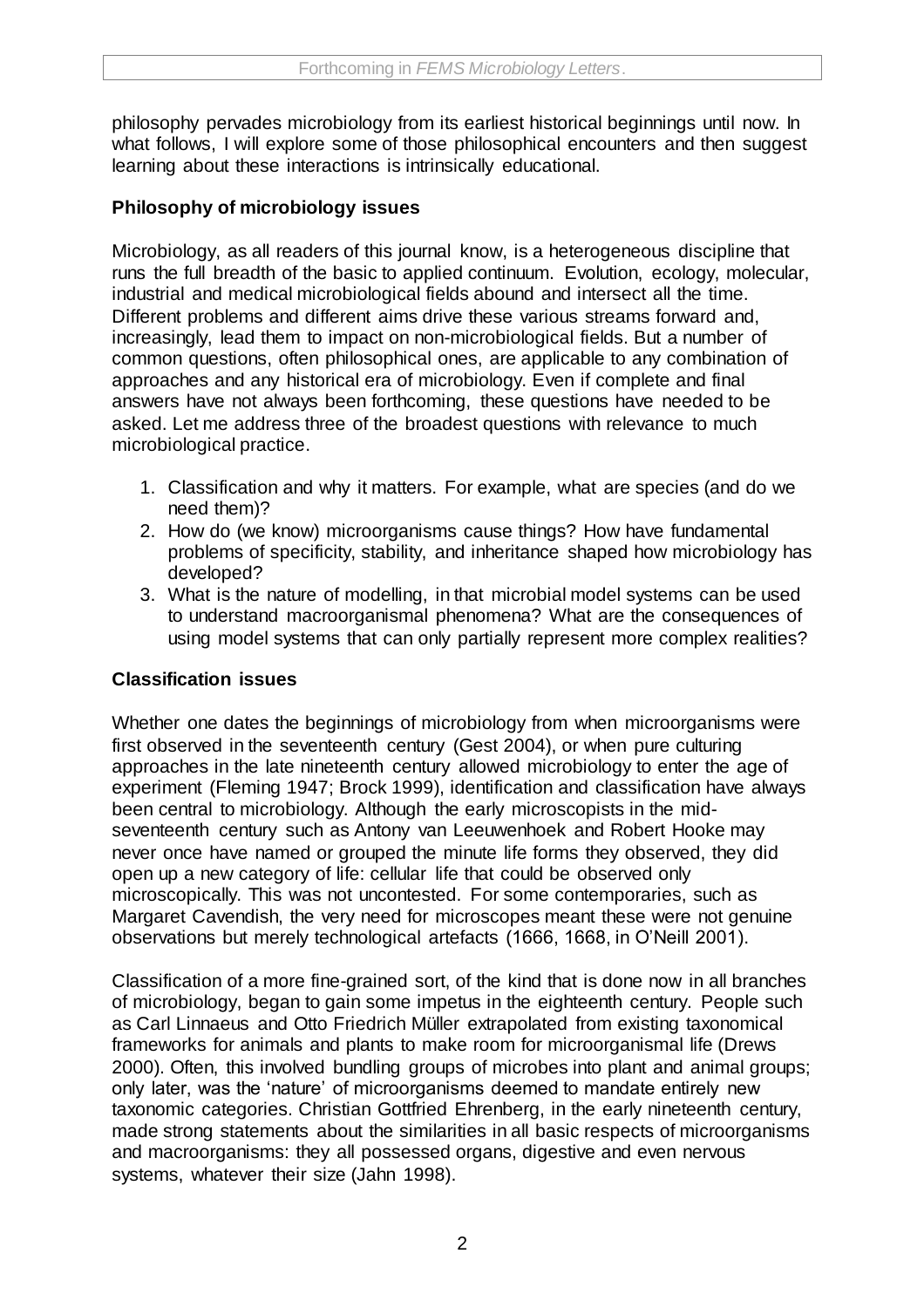Pleomorphism, however was the enemy. Many microorganisms were observed to be highly changeable, even over a single lifetime. Some observers argued that any single microorganism could become any other: they were not fixed to one form like other life (Nägeli 1879, in Farley 1974). It was not only morphology that fluctuated in accordance with environmental conditions but specific causal properties too. A microorganism could cause one disease in one moment, then with very little effort, cause another disease the next moment (Cole and Wright 1916).

The invention of pure culture was designed to overcome such raw fluidity. By rigorously isolating and transferring such organisms to different host environments, Robert Koch and Louis Pasteur aimed to demonstrate that specific causal effects were the properties of particular microorganisms. Those organisms and their effects could then be reliably propagated in laboratory conditions and become part of the brave new world of experimental biology (Gradmann 2000). Classification thus became microbiology's entry point into scientific inquiry. However, although the emerging discipline may have gained a place within experimental practice, it still had to prove its credentials to systematics and post-Darwinian evolutionary biology.

Once pure culture methods were available, the notion of 'species' as something specific and stable could be developed in microbiology. Ferdinand Cohn, often regarded as the true founder of microbial taxonomy (in the late nineteenth century), advised microbiologists not to get too hung up about whether microorganisms were in their nature the same as animal and plant species. Instead, he suggested they should sort things out by applying the same classification practices. If those methods worked, then the species notion applied (Cohn 1875, in Brock 1961). Cohn was thus suggesting what we might call a pragmatic species concept.

As everyone knows, the twentieth century is rife with discussion of how 'natural' the microbial entities identified by species concepts are. Given the difficulties of understanding microbial evolution, particularly bacterial, on the basis of morphological and biochemical data, some microbiologists thought the quest for 'principled' justifications of species designations might not be fulfilled (Stanier et al. 1963). But with the advent of molecular data, optimism reigned again: 'Darwin's dream' of a universal tree of species, including the smallest to the largest life forms, was thought to have been realized (Woese 1996). Now, however, lateral gene transfer and recombination undermine for some evolutionary microbiologists the very idea of having a single natural notion of species. All that can be justified is a pragmatic, contextualized designation of species, or rather, of ecological populations (Doolittle and Zhaxybayeva 2009). Interestingly, the more this is known for microorganisms, the more feedback there is into how species are conceptualized in macrorganismal biology (e.g., Shapiro et al. 2016).

Where exactly one stands on issues such as the nature of microbial species does not matter for the purposes of my discussion here. My point is that all these historical debates, obstacles and concerns are deeply philosophical. They concern not only the nature of microorganisms, but *how* that supposed nature is known, and how specific methods for producing that knowledge are justified. Many philosophers would consider these general aspects the warp and weft of philosophy: ontology and epistemology. Do microbiologists need the same philosophical terminology? Not at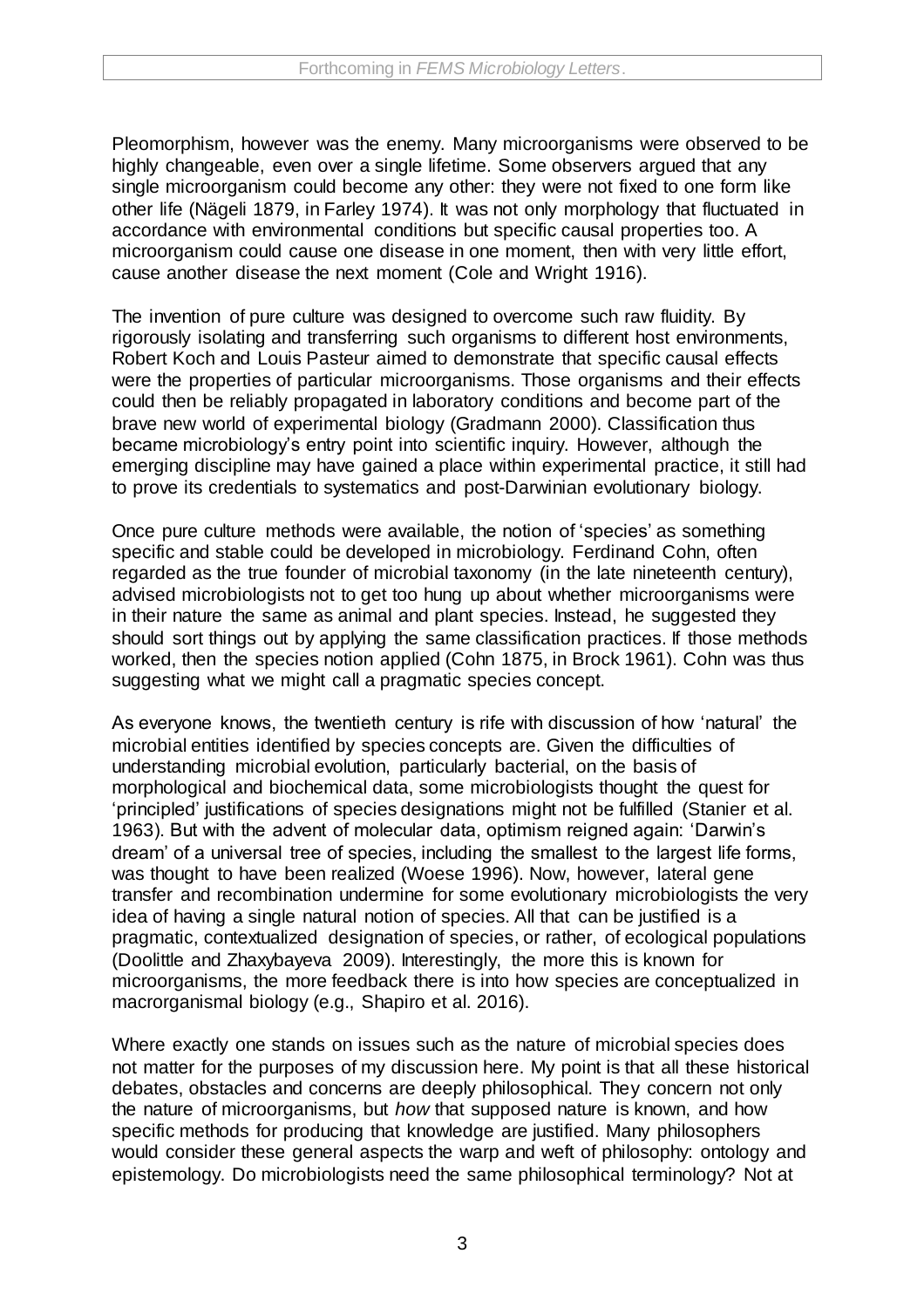all. But by recognizing what's at stake, why there are disputes, and where to tread carefully, microbiologists will be better prepared to deal with issues as they arise in scientific practice.

### **How do (we know) microorganisms cause things?**

Specificity, stability, and inheritance were all contested capacities for microorganisms. Even though Pasteur's use of Koch's postulates was meant to have established causal specificity, microbial capacities continued to confound this restraining framework. For example, variability in forms, and instability over the life of a cell (or population) were even in the twentieth century seriously problematic for microbiologists (Cole and Wright 1916; Braun 1947). Inheritance was part of the problem, because the apparent lack of a nucleus in prokaryotes meant that what guaranteed genetic continuity (and thus causal properties) in large organisms was not available for prokaryotes. Because these difficulties loomed large in the first decades of the twentieth century, the modern synthesis of evolutionary biology rejected microorganisms as just too different to be admitted (Huxley 1942). From this point of view, Charles Darwin, who had been perfectly comfortable with the idea of microorganisms evolving in exactly the same way as large organisms (Darwin 1861; see O'Malley 2009), could be interpreted as not being informed enough to exclude them.

Molecular analysis from the 1940s onwards put microorganisms on more of an equal footing – perhaps even elevating them to a superior vantage point (Demerec 1946; Lederberg 1948; Davis 2003). Molecular biological modelling was able to establish causal pathways from microbial genes to biochemical capabilities and how those causes and their effects evolved (Betz et al. 1974; Mortlock 1983; Hall 1984; Dykhuizen and Dean 1990). But these causal modelling efforts were still of isolated laboratory pure cultures, and thus not representative of the more complex interactions out in the messy world. Determining how causal effects are produced by complex microbial communities has truly come to the fore in today's microbiota research. While patterns of association have been widely revealed by environmental genome sequencing projects (metagenomics), in all sorts of ecosystems – from oceans to swamps and human bodies – associations, even in the form of statistically validated correlations, are not (as every undergraduate is told) necessarily causal relationships.

The very topic of what causation is and how it can be established is an age-old philosophical one. David Hume, in the eighteenth century, put the correlational cat among the causal pigeons by arguing that causes themselves couldn't be observed: only 'constant conjunctions', which are regularities that one has a right to expect. Causal attributions can be hung on a framework of regularities. In order to know know which regularities were of the appropriate sort, Hume wrote a little protocol called 'Rules by which to judge of causes and effects' (1739-40). Much later but in the same spirit, additional criteria for justifying causal attributions were published after repeated findings of strong associations between smoking and cancer (Bradford Hill 1965). These criteria still guide much contemporary biomedical research (Ward 2009). Some of today's microbiome researchers have noted that these guidelines from Hume, modernized via epidemiology, may be very appropriate for gaining insight into causality in microbiota interactions. By using 'epidemiological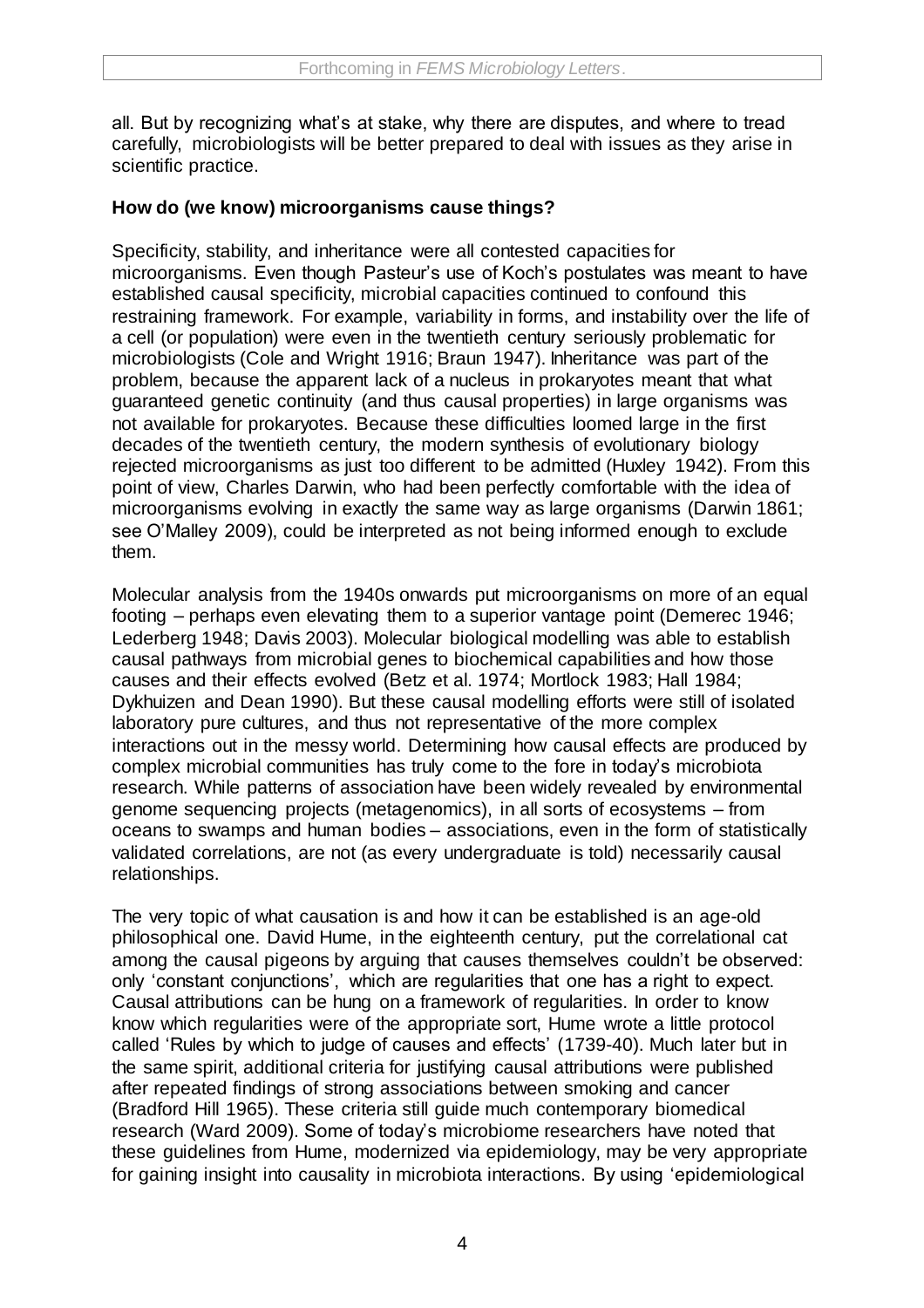criteria for causation', top-down microbiome researchers may be able to advance their causal understanding of microbiota and disease even when mechanisms remain unknown (Knight 2013, in Ravel et al. 2014; Cho and Blaser 2012).

Bottom-up microbiome researchers are also served by philosophical approaches. Interventionist accounts of causal explanation are based on 'difference makers' (Woodward 2003). When manipulated experimentally, difference makers are shown to be central to the production of the targeted effect. This kind of approach has also been successful in microbiome research. Recent successes in identifying, for example, the microorganisms involved in suppressing *Clostridium difficile* infections, rely on specifying particular causal agents from the community of microorganisms in faecal microbiota transplants. Rather than the whole community being deemed responsible for curing the infection, experimental, mathematical and network analysis identified certain organisms possessing a secondary bile-acid synthesis pathway (Buffie et al. 2015). This pathway was thus shown to be the causal difference-maker, responsible for at least some of the effect of inhibiting *C. difficile*. It may well be the case that traditional experimentation does not capture everything that microbiome researchers want to know about microbiota activities, but causal explanation will probably continue to require this kind of bottom-up research practice, which can be justified by certain modes of philosophical reasoning about causality.

Microbiologists can work in any way they think will be effective. But when research areas are trying to make progress, and to move from descriptive to more explanatory work, it is highly worthwhile recognizing what the explanatory issues are when this is happening. Just reciting 'correlation is not causation' is not going to identify all the avenues open to further analysis and research, and sometimes good reasons may need to be given for why one approach is chosen over another.

## **How do findings made with microbial model systems apply to macroorganisms?**

Philosophical and scientific questions about microbial model systems extend beyond microbiology itself to the rest of the biological world. The microbial model systems used so famously in early molecular biology were often vindicated on the grounds that findings made with them would be universally applicable (Demerec 1946). While this may have worked for very general understandings of gene-based inheritance and mutational change, it was less successful once more specific phenomena such as gene regulation were the focus. The operon model in prokaryotes was unable to account for most eukaryotic gene regulation (Neidhardt and Savageau 1996). Eukaryote model systems took over, at least for discovering the varieties of modes of gene regulation in eukaryotic organisms.

But many classic eukaryotic processes can still be understood generally in prokaryotic models, even though nobody is saying that prokaryotes have exactly the same features and capacities as much larger organisms. For example, social evolution, decision making, and multicellular development can all be modelled effectively in microorganisms (for discussion, see O'Malley et al. 2015). As in all models, the point of modelling with microorganisms is not to copy the phenomenon in all its detail but to represent the most basic elements of the target process in a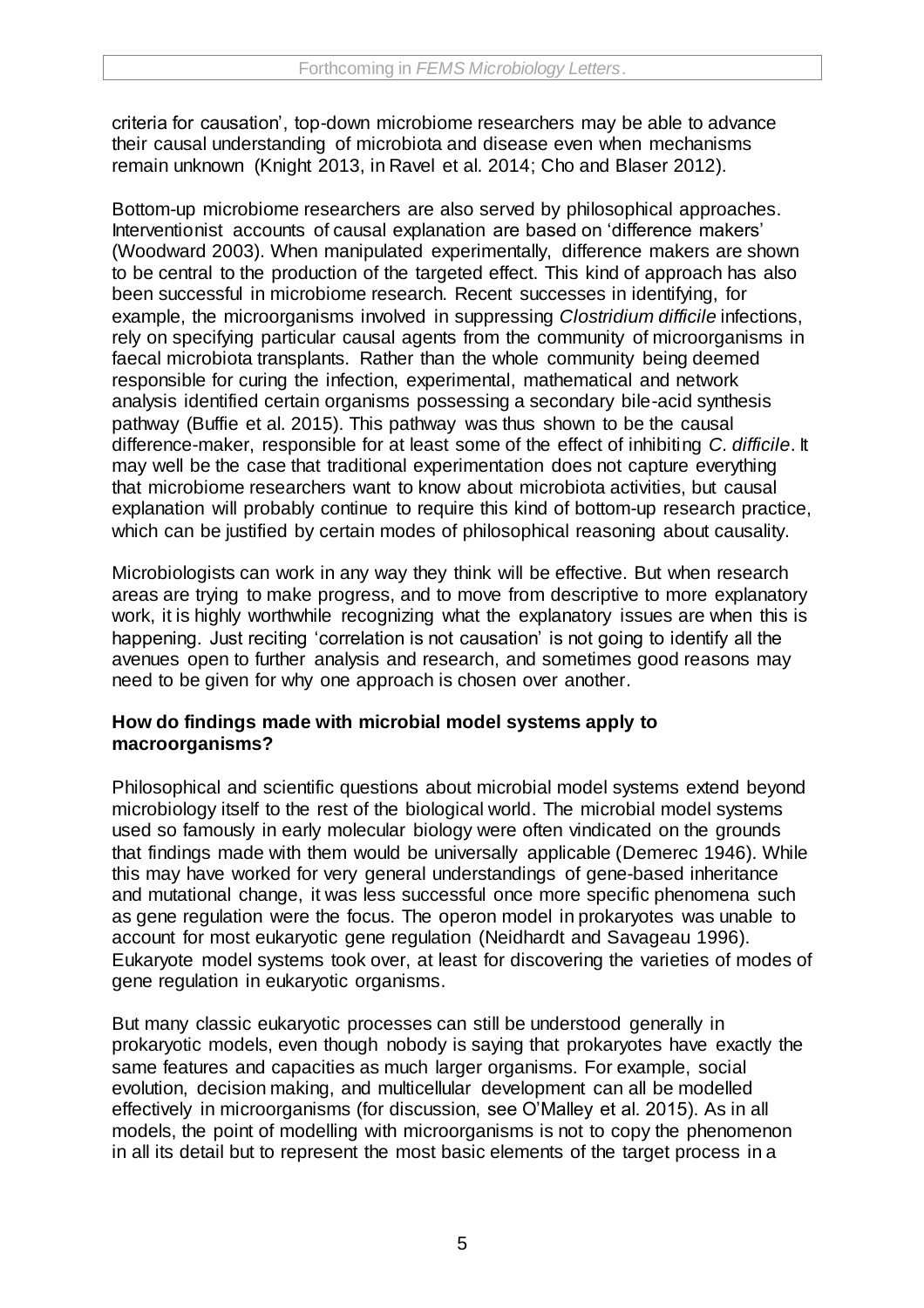more abstracted and simplified form (Dykhuizen and Dean 1990; Buckling et al. 2009; Jessup et al. 2004).

Understanding what a model is and how modelling works, whether mathematical, computational or material (which is where organismal systems fit), is a major topic in philosophy of science (Weisberg 2013; Godfrey-Smith 2006). Philosophers suggest that material models function as effectively as mathematical and diagrammatic models, by leaving out non-relevant details and making unrealistic but useful assumptions. For example, microbial model systems with unrealistically limited interactions, such as two bacterial consumers and one phage predator, can attain a stable state mathematically and experimentally (e.g., Levin et al. 1977). Such models may be unrealistic but they say something that is generally important and true about modes of interaction and their stability. They also show how it is important to combine different modelling strategies to gain more robust results, and how 'simpler' microorganisms can effectively represent more complicated larger organisms. Closer philosophical examination of the tradeoffs between generality, realism and precision (Weisberg 2013; Odenbaugh 2003; Levins 1966) could encourage microbiology students and experts to analyse where their own model systems fall along these axes, and whether and how particular simplifications achieve the desired scientific aims.

Giving microbiology students a basic philosophical background in what models are and how they work, including when the models are material organismal systems, can help students and other research trainees understand different modelling practices, the aims in general of modelling, and some of the historical successes of microbial model systems in particular.

# **From philosophy to education**

The point of thinking about the philosophical issues running through any science is not to suggest that everyone needs to go to philosophy classes, but to show that understanding the science itself can be greatly enriched and clarified for students by raising these general issues. They can work as glue to connect different aspects of microbiology and its research methods. Acknowledging philosophical undercurrents can allow students to grasp general issues more readily, and transfer knowledge gained from one situation to another. Recognizing unresolved philosophical conflicts can prevent confusion when students encounter contradictory approaches or claims in what they are taught. And thinking philosophically can give students resources for clear thinking, careful argumentation and appropriate treatment of difficult topics. Developing these kinds of capabilities is arguably what a thorough education is about.

It is not necessarily the case that philosophers themselves have to teach these philosophical aspects of the science to microbiology students. However, many universities probably have departments or units that are homes to historians and philosophers of science, who – even if their expertise is not microbiology – can work on these issues with a variety of scientists-in-training. Other options are for microbiologists themselves to draw from the philosophical literature with the aim of enhancing the scientific education of their students. Many microbiologists dabble in or even plunge into the history and philosophy of their fields, and this work often has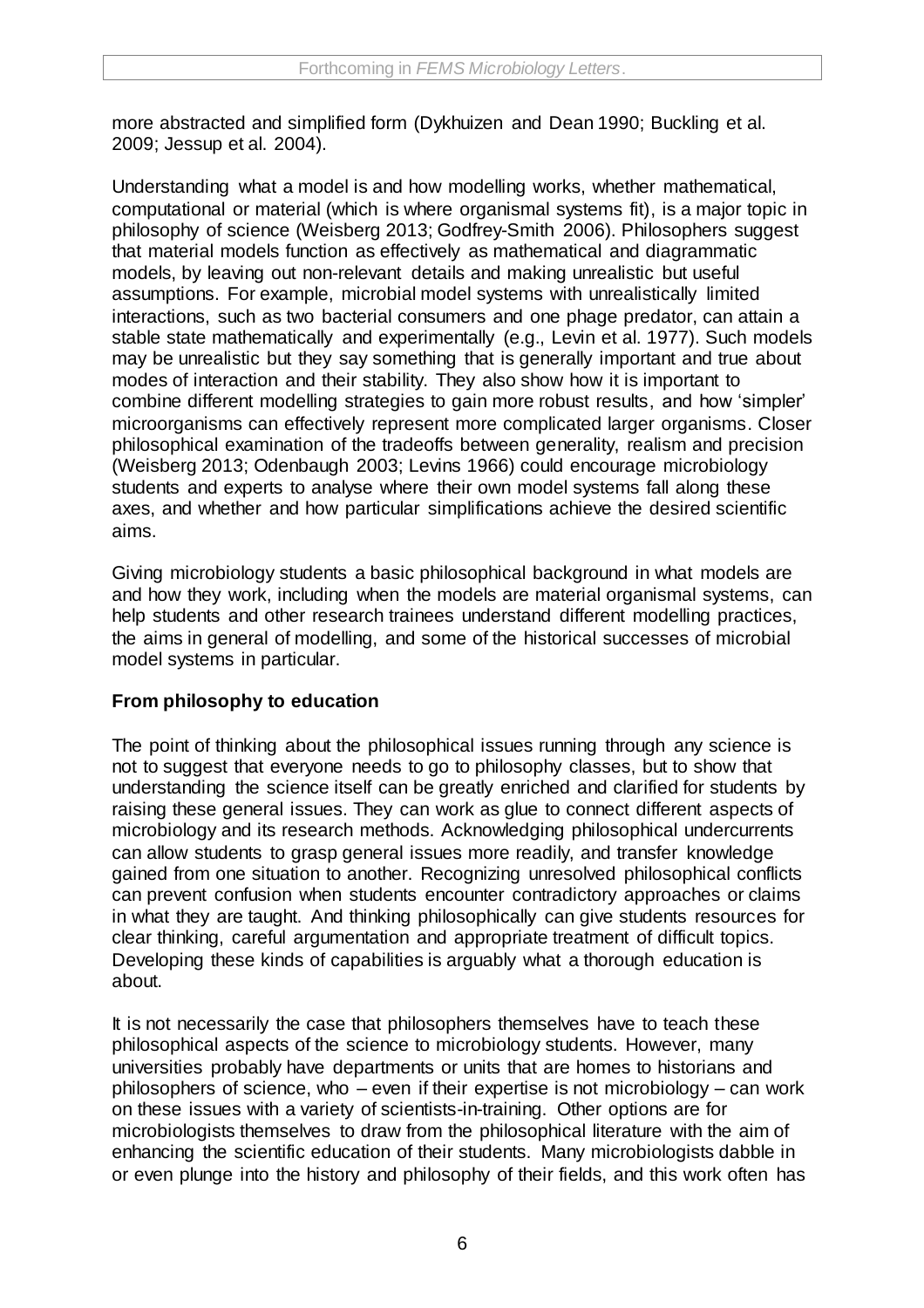practical payoffs. Acknowledging that some issues in science are intrinsically philosophical, and thus may never be resolved by more data (but can perhaps be better managed by careful conceptual analysis and reasoned argument), is an important realization for emerging scientists to attain. And understanding how a discipline or field has been shaped or at least pervaded by philosophical issues throughout its existence can bring home the historical legacies of the science in deep and interesting ways.

Most of what I have discussed so far is about 'basic' microbiology. As I noted at the beginning of this essay, however, much microbiology is 'applied', meaning it is put to use to enable industrial, medical and other social achievements. Can philosophy help here, as an educational tool? I think so. Many social debates are also philosophical, such as those about what is natural and what is somehow not. For example, genetic modification of microorganisms for biotechnological purposes has rarely generated strong reactions, unlike very similar modifications made to larger organisms. Thinking philosophically about what microorganisms are, and whether the issues are exclusively macroorganismal, can contribute to the depth and scope of the debate and open it to broader discussion (and perhaps deflate overblown conclusions). Philosophical positions on environmental, biomedical, and research ethics are central to instruction about any microbiological methodologies, whether they are used in applied or basic contexts. Applied microbiology might, in fact, have the most to gain from philosophical resources as new technologies are taken up and discussed publicly.

# **Conclusion**

The process of communicating the depth and breadth of microbiological research to students is not always easy in an era of disciplinary specialization and methodological focus. But finding some common threads, at least a few of which are philosophical, can enhance learning experiences and facilitate overall training. A well-rounded education is not necessarily the aim of every microbiology programme these days, but there can be many opportunities in any class, training situation, or textbook to raise at least a few underlying issues and see if this inspires students and gives them additional resources in the long journey toward becoming a fullfledged microbiologist.

# **Acknowledgements**

I am grateful for University of Bordeaux IdEx funding, and to my two referees who suggested very useful clarifications and other revisions.

# **References**

Betz JL, Brown PR, Smyth MJ, Clarke PH. Evolution in action. *Nature* 1974;**247**:261- 264.

Bradford Hill A. Environment and disease: association or causation? *Proc R Soc Med* 1965;**45**:295-300.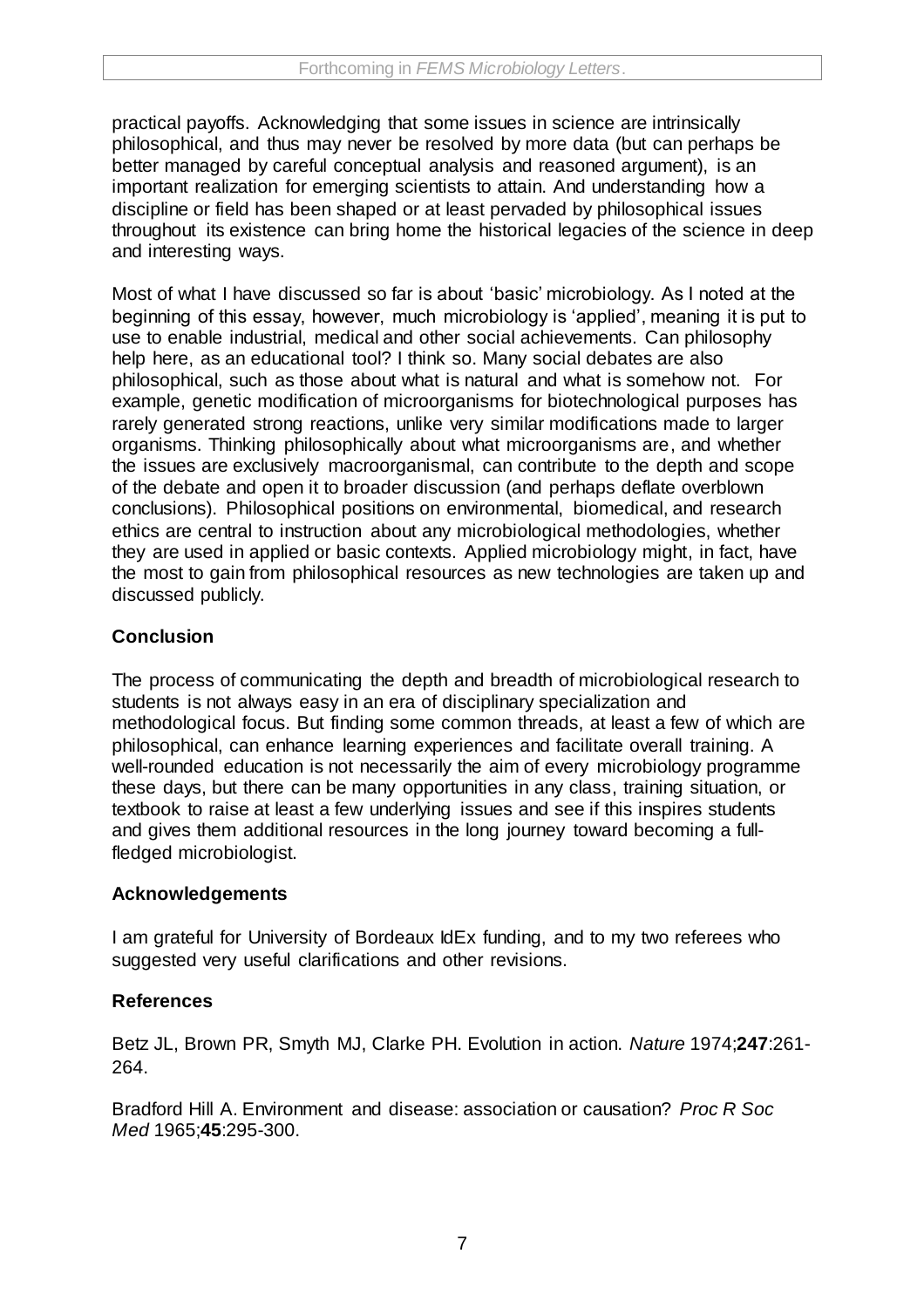Braun W. Bacterial dissociation: a critical review of a phenomenon of bacterial variation. *Bacteriol Rev* 1947;**11**:75-114.

Brock TD. *Milestones in Microbiology*. Englewood Cliffs, NJ: Prentice-Hall,1961

Brock TD. *Robert Koch: A Life in Medicine*. ASM Press, 1999.

Buckling A, Maclean RC, Brockhurst MA, Colegrave N. The Beagle in a bottle. *Nature* 2009;**457**:824–829.

Buffie CG, Bucci V, Stein RR, et al. Precision microbiome reconstitution restores bile acid mediated resistance to *Clostridium difficile*. *Nature* 2015;**517**:205-208

Cavendish M. *Observations Upon Mechanical Philosophy*. In O'Neill E (ed). Cambridge Cambridge University Press, 1666, 1668 (reprinted 2001).

Cho I, Blaser MJ. The human microbiome: at the interface of health and disease. *Nat Rev Genet* 2012;**13**:260-270.

Cole LJ, Wright WH. Application of the pure-line concept to bacteria. *J Infect Dis* 1916;**19**:209-221

Darwin CR. *On the Origin of Species by Means of Natural Selection, or the Preservation of Favoured Races in the Struggle for Life* (3rd edn.). London: John Murray, 1861.

Davis RH. *The Microbial Models of Molecular Biology: From Genes to Genomes*. Oxford: Oxford University Press, 2003.

Demerec M. Minutes of the 23rd Annual Meeting of the Long Island Biological Association, July 30th, 1946. *Cold Spring Harbor Archives*.

Doolittle WF, Zhaxybayeva O. On the origin of prokaryotic species. *Genome Res* 2009;**19**:744-756.

Drews G. The roots of microbiology and the influence of Ferdinand Cohn on microbiology of the 19th century. *FEMS Microbiol Rev* 2000;**24**:225-249

Dykhuizen DE, Dean AM. Enzyme activity and fitness: evolution in solution. *Trends Evol Ecol* 1990;5:257-262.

Farley J. *The Spontaneous Generation Controversy from Descartes to Oparin*. Baltimore: Johns Hopkins, 1974.

Fleming A. Louis Pasteur. *Br Med J* 1947;**1**:517-522.

Gest H. The discovery of microorganisms by Robert Hook and Antoni van Leeuwenhoek, fellows of the Royal Society. *Notes Rec R Soc Lond* 2004;**58**:187- 201.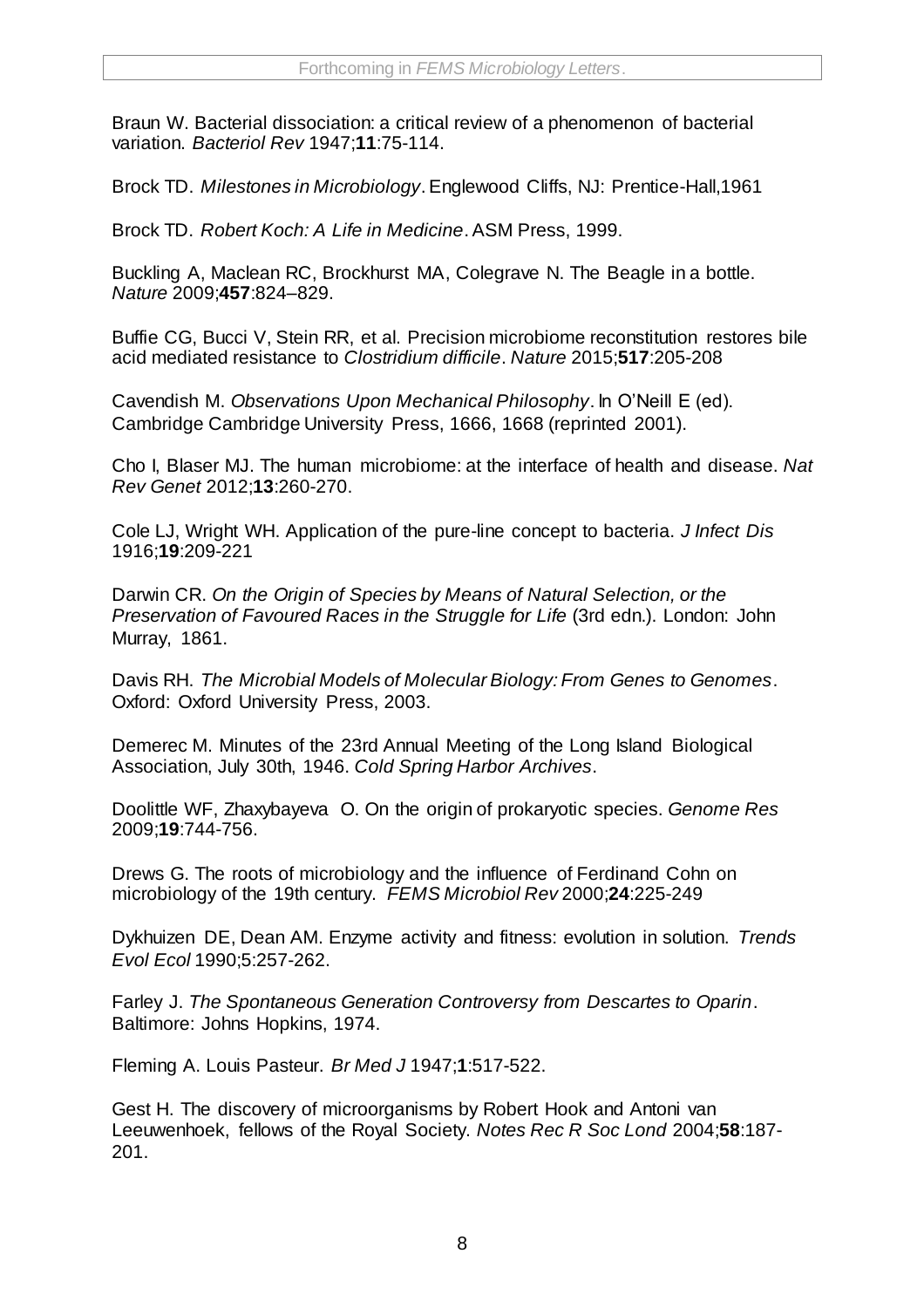Godfrey-Smith P. The strategy of model-based science. *Biol Philos* 2006;**21**: 725- 740.

Gradmann C. Isolation, contamination, and pure culture: monomorphism and polymorphism of pathogenic microorganisms as research problem 1860-1880. *Perspect Sci* 2000;**9**:147-192

Hall BG. The evolved ß-galactosidase system of *E. coli*. In Mortlock RP (ed.). *Microorganisms as Model Systems for Studying Evolution*. NY: Plenum, 1984, 165- 185.

Hume D. *A Treatise of Human Nature*. 1739-1740. [www.gutenberg.org/files/4705/4705-h/4705-h.htm](http://www.gutenberg.org/files/4705/4705-h/4705-h.htm)

Huxley J. *Evolution: The Modern Synthesis*. London: George Allen & Unwin, 1942.

Jahn R. C. G. Ehrenberg: the man and his botanical science. *Linnean* 1998;**1**:15-28.

Jessup CM, Kassen R, Forde SE, et al. Big questions, small worlds: microbial model systems in ecology. *Trends Evol Ecol* 2004;**19**:189-197.

Lederberg J. Problems in microbial genetics. *Heredity* 1948;**2**:145-198.

Levin BR, Stewart FM, Chao L. Resource-limited growth, competition, and predation: a model and experimental studies with bacteria and bacteriophage. *Am Nat* 1977; **111**:3-24

Levins R. The strategy of model building in population biology. *Am Sci* 1966;**54**:421- 431.

Mortlock RP. Experiments in evolution using microorganisms. *BioScience* 1983;**33**:308-313.

Neidhardt FC, Savageau MA. Regulation beyond the operon. In: Neidhardt FC (ed.), *Escherichia coli and Salmonella*: *Cellular and Molecular Biology* (Vol. 1, 2nd edn.) Washington, DC: ASM, 1996, 1310-1324.

Odenbaugh J. Complex systems, trade-offs, and theoretical population biology: Richard Levin's 'Strategy of model building in population biology' revisited. *Philos Sci* 2003;**70**:1496-1507.

O'Malley MA. What *did* Darwin say about microbiology, and how did microbiology respond? *Trends Microbiol* 2009;**17**:341-347.

O'Malley Travisano M, Velicer GJ, Bolker JA. How do microbial populations and communities function as model systems? *Q Rev Biol* 2015;**90**:269–293.

Ravel J, Blaser MJ, Braun J, et al. Human microbiome science: vision for the future, Bethesda, MD, July 24 to 26, 2013. *Microbiome* 2014;**2**:16, doi: 10.1186/2049-2618- 2-16.